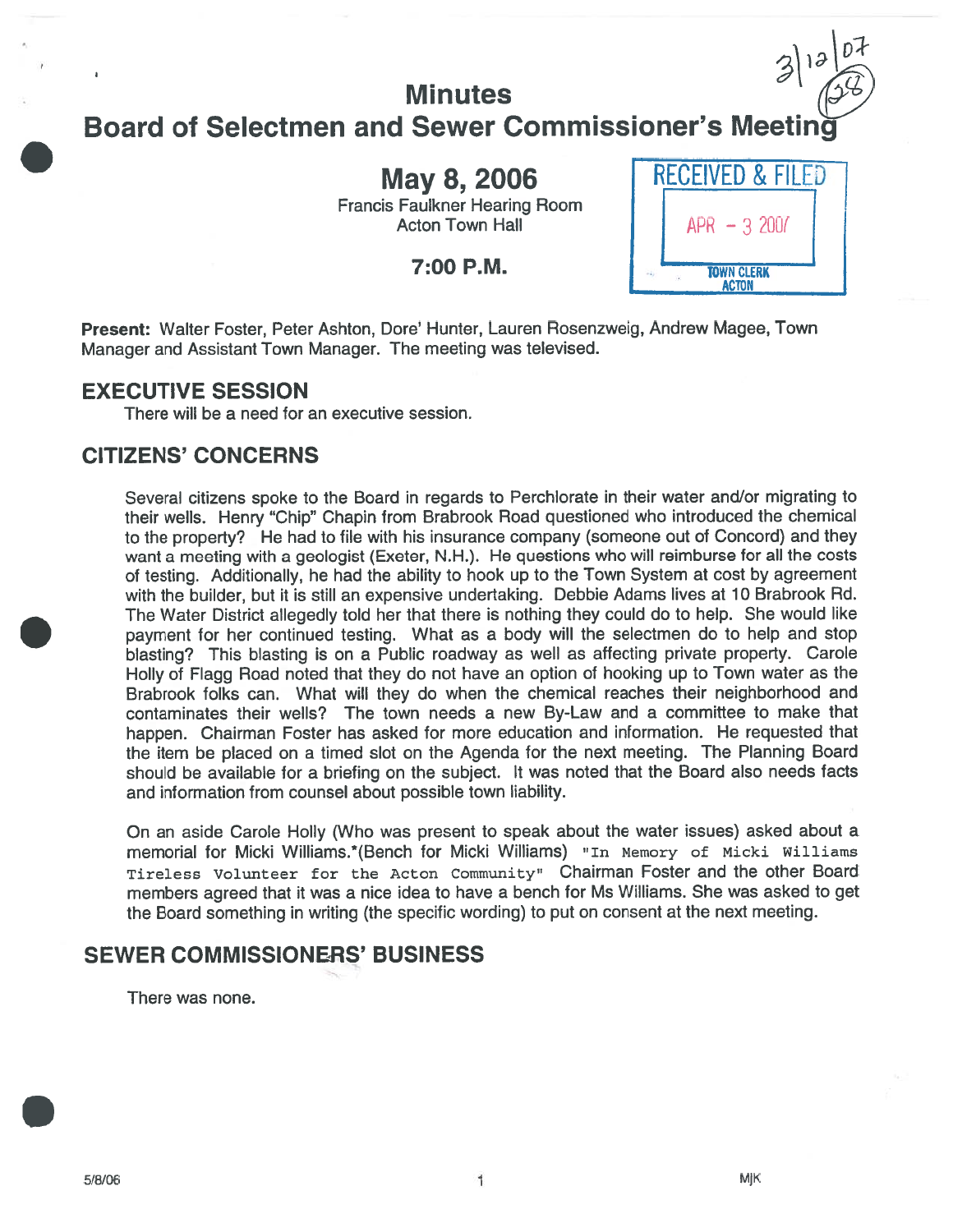# PUBLIC HEARINGS & APPOINTMENTS

OPERATIONAL MINUTE — Town Manager Don Johnson gave an update on the Volunteers needed for Town Committees. We are looking at <sup>a</sup> lack of people the manager noted as he read <sup>a</sup> list of openings prepare<sup>d</sup> by the Chair of the Volunteer Coordinating Committee. If anyone would like to gather more information <sup>p</sup>lease call Nancy Whitcomb at 263-5394 or the Town Manager's office.

CONSENT ITEMS 11-17 <sup>p</sup>lus ACHC Memorandum for Willow/Central Street were voted on. Selectman Ashton asked to hold #11. Selectman Magee asked to hold #14. All other consent items were approved.

REQUESTS TO SELL ITEMS AT COMMUTER LOT, SOUTH ACTON VILLAGE MARKET — Rebecca Niles Peretz, a resident of Acton has started a new business at 134 Main Street South Acton Village Market is now requesting permission to sell flowers, coffee and grocery items at the commuter lot. Chairman Foster noted coffee already approved for another vendor and there seems to be <sup>a</sup> need for <sup>a</sup> policy on such things as sales at the commuter lot. Selectman Hunter was contrary to using the town MBTA space with various carts. Selectman Rosenzweig stated that Rebecca came before the Commuter Rail Committee and has spoken to them and they have <sup>g</sup>iven her their support. The committee would like to see her ge<sup>t</sup> started. Selectman Magee approve<sup>d</sup> the selling of flowers only for <sup>6</sup> months to allow the Board to ge<sup>t</sup> staff comments on <sup>a</sup> policy for others that are sure to follow. Magee stated he would like to approve everything but needs more input from the Health Department and Planning. Approval will be needed from the various departments to pu<sup>t</sup> <sup>a</sup> policy together. Chairman Foster feels it is important to be sure about <sup>a</sup> clear policy in using the parking spaces and MBTA property. Selectman Rosenzweig asked about the size of cart and/or vehicle and what other equipment would be needed. Rebecca says nothing large (4X4/8x8) for the flowers. Nothing permanen<sup>t</sup> will be left there everything will be wheeled in and wheeled back. Selectman Hunter asked how many vendors can be handled competitively? (That number should be in the policy.) Selectman Magee stated the Board will suppor<sup>t</sup> S. Acton businesses as <sup>a</sup> first priority. The rest of the Board agreed.

It was moved by Selectman Hunter that the Board will take up <sup>a</sup> policy at next meeting including location and licensing and how many vendors the lot could handle, but flowers are approved starting Friday. <sup>A</sup> temporary location will need to be found. All other items to be sold will be deferred until the policy is in place. Selectman Rosenzweig seconded. It was agree<sup>d</sup> that it will be continued.

## SELECTMEN'S BUSINESS

MAKAHA RESTAURANT LIQUOR SERVICE ISSUES — Selectman Ashton suggested not to move the stay. Selectman Rosenzweig asked for clarification. Selectman Hunter noted that the appea<sup>l</sup> if stayed could be 2-3 years being appealed. Selectman Magee asked for clarification from the Town Manager. Selectman Foster moved to reject the stay. Selectman Hunter seconded the motion. All were in favor. The license has not been handed in. The license will be picked up 5/9/06.

FY07 RECREATION BUDGET AND FEE SCHEDULE – The Town Manager introduced the NARA Park Summer Program. He did <sup>a</sup> brief history of how the revolving account works in the Recreation Department. Investments made in the program last year were substantial and we did break even. Chairman Foster asked if it wasn't <sup>a</sup> moot point to set fees not approved as the program is already printed. The Town Manager stated some change would still be possible. Selectman Hunter stated the time to talk about change for next summer is now.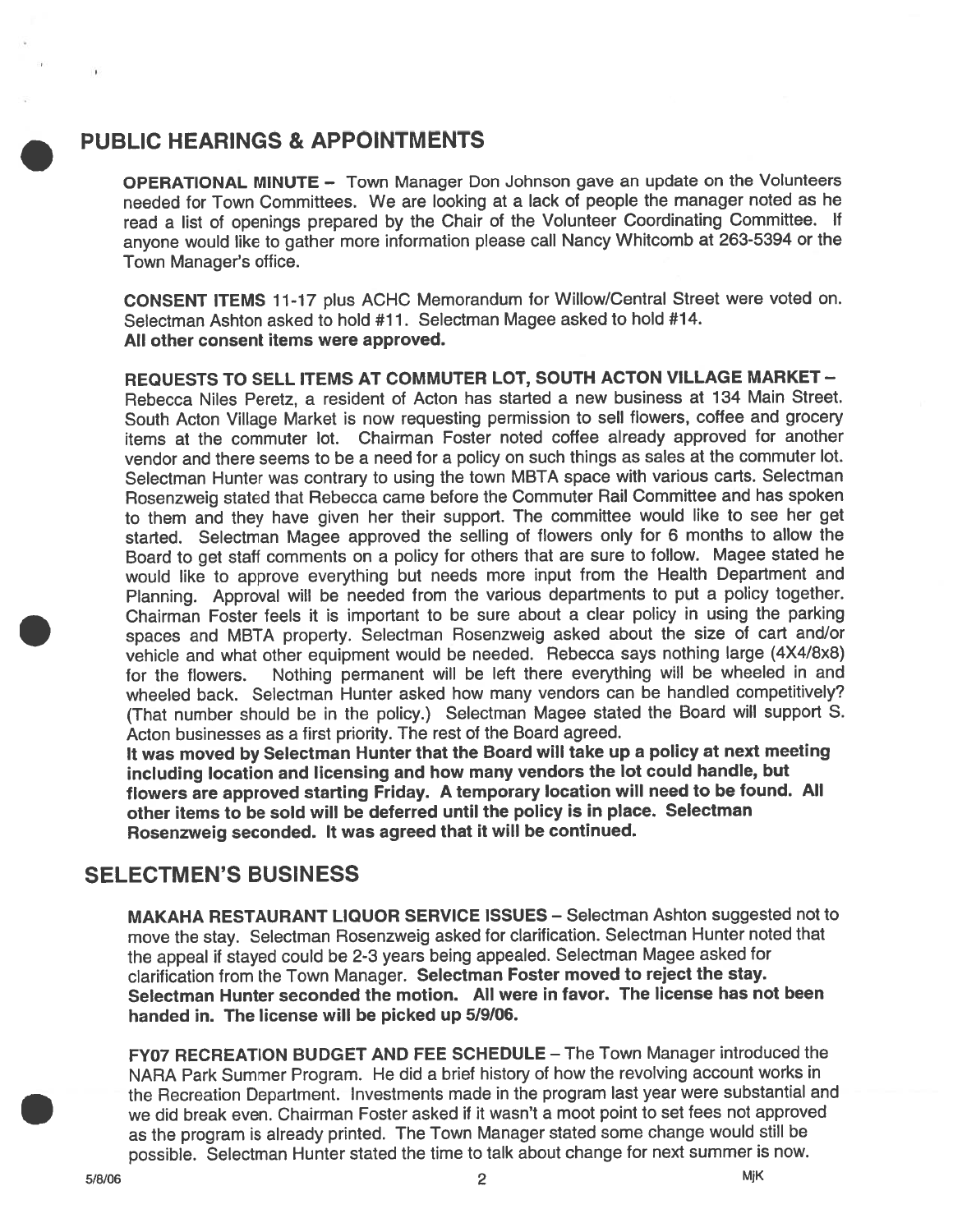Chairman Foster prefers not to make changes now. (The program is set and the director is leaving.) Selectman Ashton asked why the change to the senior rate? Selectman Rosenzweig stated how wonderful it is that we have the programs available at such low rates. Chairman Foster would still like to address fees because of increase in costs such as vehicles and fuel. Increases should be small and incremental.

Selectman Ashton moves to retain fees as set for this year, roll back the beach fees to FY 05 level and asks for <sup>a</sup> recommendation on fees from the recreation department by Nov. 30, 2006 for FY 07. Seconded by Selectman Magee. All agreed.

NARA PARK REQUEST FOR FEE WAIVER (CONFIDENTIAL) — Selectman Hunter moved to approve. Selectman Ashton seconded. All agree to pass.

NARA PARK REQUEST FOR FEE WAIVER (CONFIDENTIAL) — Recreation department recommended satus quo. No action required

BOARD OF SELECTMEN'S FY07 MEETING SCHEDULE — Approved, Chairman Foster stated that it should be on the website.

ISSUES FROM SELECTMAN ROSENZWEIG— Chairman Foster reques<sup>t</sup> to have added to the Agenda <sup>a</sup> list of new goals to be carried forward and Committee assignments. Some of Selectman Rosenzweig's concerns should be on that list. They might become the basis for new sub-committees to be formed. Selectman Rosenzweig is an EDC member and reported from the committee that commercial space is back up in Acton. Businesses are having problems with sign by-law, education is needed. Confusion exists on permitting and lighting even though there are regulations available, the town should supply greater support. The town should invest in some outreach programs to help refresh the by-laws in business community which would be people friendly. She would like to schedule an oversight meeting on the future role of the EDC and EDIC. Selectman Ashton stated the committee is on hold until they have <sup>a</sup> manifest and BOS should sit down with them.

CWRMP-What are the next steps of public outreach from the board after MEPA has approved the report. Acton needs <sup>a</sup> new committee concerning the MEPA process and beyond.

Sylvia Street has petitioned to be added to Sewer Treatment Plant. What is the process they should use to go forward?

Shuttle Guidelines Committee is being formed, if interested call the Town Manager's office. Board assignments —As this is being done, Selectman Foster would like to recruit people for waste water treatment.

BOY SCOUT COURT OF HONOR, ROBERT WILSON — Selectman Magee is pleased to accep<sup>t</sup> the assignment to attend. Assistant Town Manager stated that Robert worked on the Isaac Davis Trail for his project.

## OTHER BUSINESS

Chairman Foster updated the Board on the Morrison Farm Committee. They are going forward and writing up <sup>a</sup> proposal. The most supported idea at this point is use of the land for an organic farm and to raise small animals, retain the wooded area and create ball fields. The Committee would like the house to have <sup>a</sup> live-in keeper. They are also talking about some long term plans and solving the parking problem.

Andy Magee reported on the TIP meeting.-.we are on schedule and very interested. There are <sup>30</sup> rail trail projects across the state and we should stay on focus.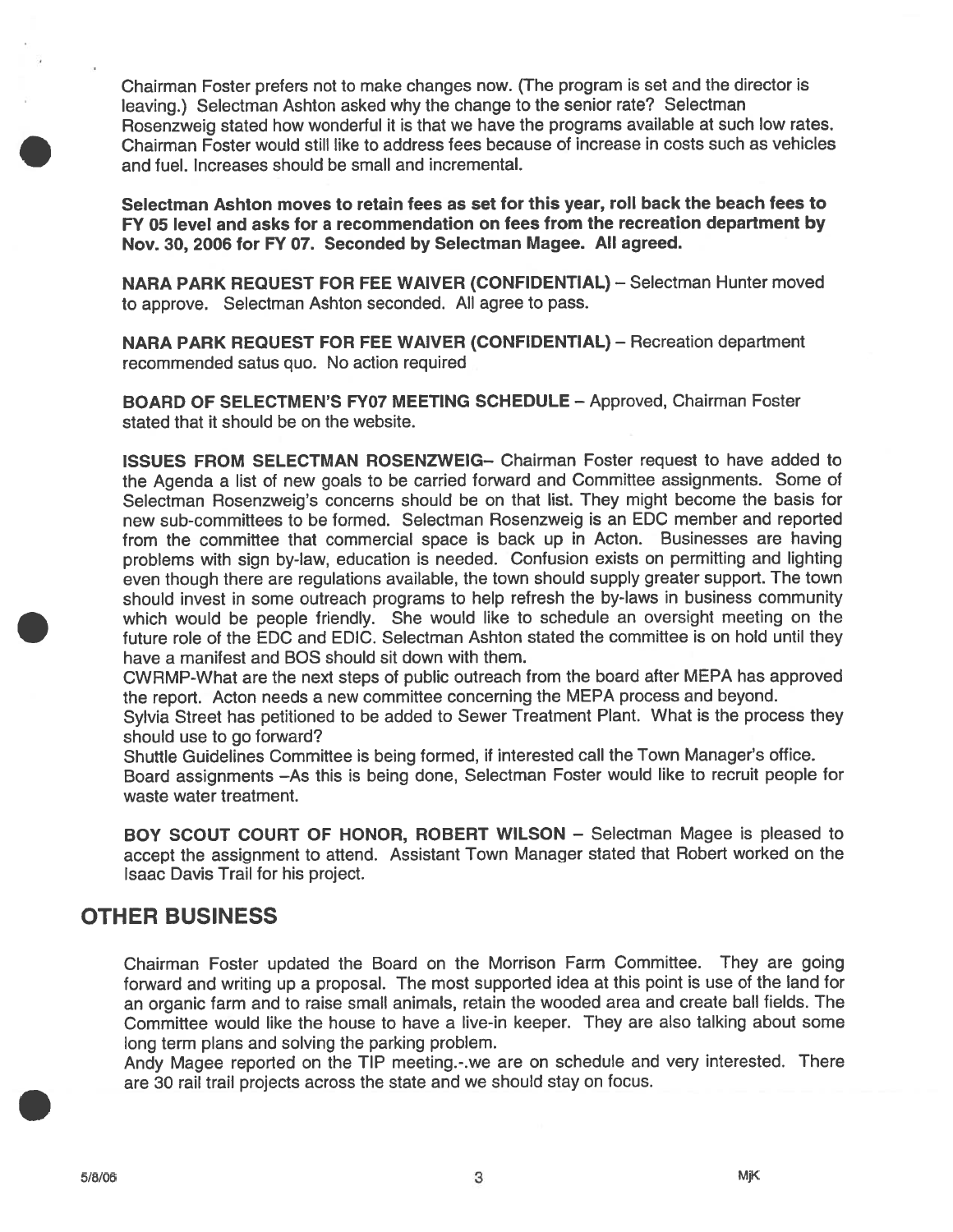# CONSENT AGENDA

All items excep<sup>t</sup> # 11 and 14 approved. Items 11 and 14 approved separately.

11. SULLO DOG HEARING — #71 Consent- Selectman Ashton suggested the Town should take custody of the dogs until the hearing. (Protective Custody) Chairman Foster is concerned because of the behavior of the owner of the dogs. Selectman Magee believes we should go forward with the hearing. Selectman Hunter asked if there is an adequate way to take custody of the dogs. Dore saw them in action in the parking lot in <sup>a</sup> car. He was scared by the dogs even in an enclosed vehicle. The Town Manager feels that the officer in this situation exercised extraordinary restraint. He questioned if there are alternatives for enforcement in the interim before the hearing. Selectman Hunter would like the last resort to be puffing the officer in charge of having to be faced with the danger of having to shoot the dogs, stray bullets etc. Selectman Ashton would like to be better informed about how to take the dogs into custody. If they are taken into custody it will be until the next meeting when the hearing will take place. Selectman Ashton moves to authorize Town Manager to investigate taking custody and do so until <sup>a</sup> show cause hearing can be arranged <sup>a</sup> hearing with the Board of Selectmen. The letter was approved. Selectman Hunter seconded. Manager will move on this in the morning. All agreed with the motion.

12. ONE DAY LIQUOR LICENSE, PELAGIC SAILING CLUB - at NARA - Approved

13. PROCLAMATION, LOUISE WOJTKIEWICZ, DISTRICT GOVERNOR, MASSACHUSETTS LIONS DISTRICT 33N — Approved.

14. LICENSE REVISION, UNDERGROUND STORAGE TANK, PRO TECH GULF, 408 MASSACHUSETTS AVENUE — Selectman Magee wanted reassurance on the tank being approved and up to specifications and code. Chief Craig will determine if tank meets current codes before issuance. Selectman Magee moved to approve with conditions and Selectman Hunter seconded. All agreed.

15. ACCEPT GIFT, CITIZENS' LIBRARY AUXILIARY — A donation of \$792.00 from the Citizens' Library Auxiliary to be used for the expenses of their Tot Time program. Approved

16. ACCEPT GIFT, COMCAST — \$2,500.00 from Comcast, to be used to suppor<sup>t</sup> the **KISS108** concert and Family Fest Day at NARA Park - Approved

17. ACCEPT GIFT, KATHY SARTORELLI — <sup>a</sup> gift in the amount of \$25.00 from Kathy Sartorelli, to be used for the Elm Street Light Replacement Project - Approved

# TOWN MANAGER'S REPORT

None

## EXECUTIVE SESSION

Selectman Rosenzweig moved to go into Executive Session to discuss litigation and disposal of real property. A roll call vote was taken. All members Aye. The Board adjourned the Executive Session and went back into open session only to adjourn the Selectmen's Meeting.

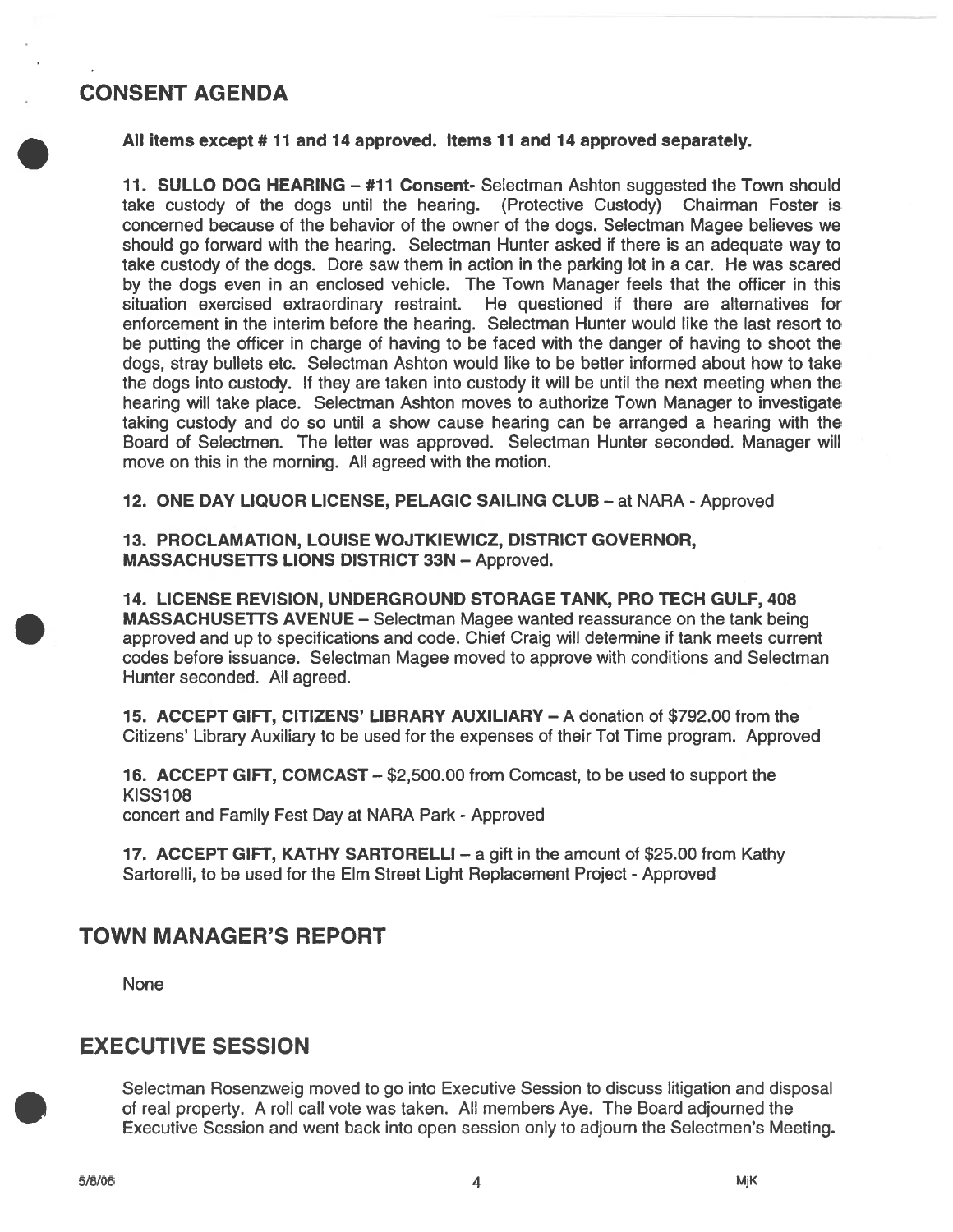### FUTURE AGENDAS

To facilitate scheduling for interested parties, the following items are scheduled for discussion on future agendas. This IS NOT <sup>a</sup> complete Agenda.

July 24 August 14 September 11 & 25 October 16 & 30 November 13 & 27

#### GOALS 2004-2005

- 1. Produce Morrison Farm Development Master Plan (Walter)
- NARA Park: Fees

#### GOALS carried forward

- 3. Policy Review/Improve Communication with Town Boards (ALL), Improving Inter-Board Communication (Walter)
- 4. ALG process be used for purpose of Budget Planning for FY08 (Walter/Andy)<br>5. Middlesex Pension Alternatives (Peter)
- 5. Middlesex Pension Alternatives (Peter)
- 6. Capital Plan for Town Meeting-Reengineenng repor<sup>t</sup> (Peter/Mullin)

MA ecretary

aurea & Rosen Lauren Rosenzweig, Clerk

 $3/12/07$ Date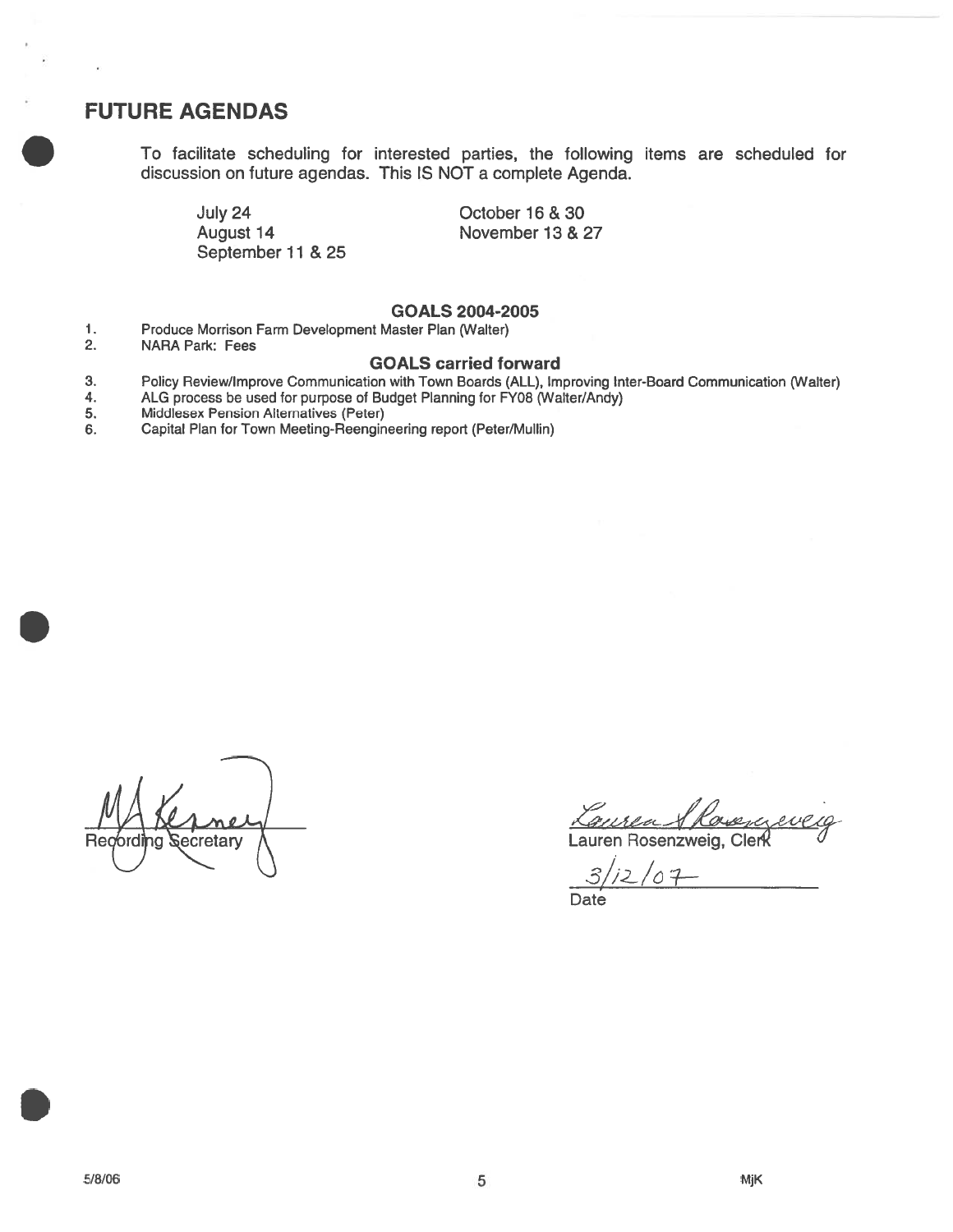# AGENDA BOARD OF SELECTMEN AND SEWER COMMISSIONERS' MEETING

# MAY 8, 2006

# Francis Faulkner Hearing Room Acton Town Hall 7:00 P.M.

- I CITIZENS' CONCERNS
	- II SEWER COMMISSIONERS' BUSNESS

## Ill PUBLIC HEARINGS & APPOINTMENTS

- 1. 7:05 OPERATIONAL MINUTE The Town Manager will <sup>g</sup>ive the Board <sup>a</sup> brief update on various topics.
- 2. 7:15 REQUESTS TO SELL ITEMS AT COMMUTER LOT, SOUTH ACTON VILLAGE MARKET — Enclosed <sup>p</sup>lease find three separate requests from the South Acton Village Market, for Board consideration.

# IV SELECTMEN'S BUSINESS

- 3. MAKAHA RESTAURANT LIQUOR SERVICE ISSUES Enclosed <sup>p</sup>lease find correspondence from Counsel for the Makaha, for Board consideration.
- 4. FY07 RECREATION BUDGET AND FEE SCHEDULE Enclosed <sup>p</sup>lease find materials in the subject regard, for Board consideration.
- 5. NARA PARK REQUEST FOR FEE WAIVER (CONFIDENTIAL) Enclosed <sup>p</sup>lease find confidential materials in the subject regard, for Board consideration.)
- 6. NARA PARK REQUEST FOR FEE WAIVER (CONFIDENTIAL) Enclosed <sup>p</sup>lease find confidential materials in the subject regard, for Board consideration.)
- 7. BOARD OF SELECTMEN'S FY07 MEETING SCHEDULE Enclosed <sup>p</sup>lease find materials in the subject regard, for Board consideration.
- 8. ISSUES FROM SELECTMAN ROSENZWEIG Enclosed <sup>p</sup>lease find materials in the subject regard, for Board consideration.
- 9. BOY SCOUT COURT OF HONOR, ROBERT WILSON Enclosed <sup>p</sup>lease find an invitation to Mr. Wilson's Court of Honor on May 21, 2006, for Board assignment.
- 10. OTHER BUSINESS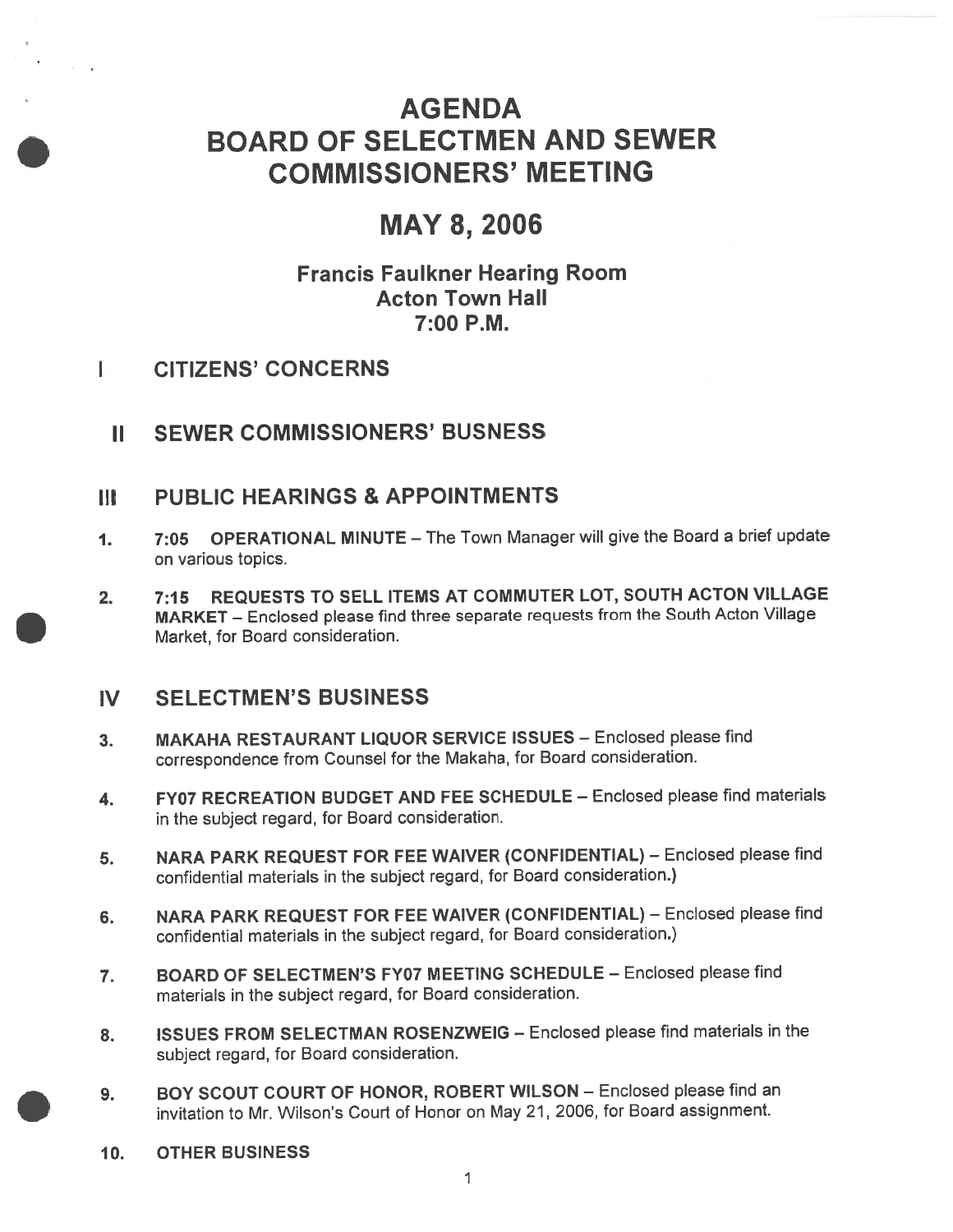# VI CONSENT AGENDA

. . . .

- 11. SULLO DOG HEARING Enclosed <sup>p</sup>lease find <sup>a</sup> proposed 'Order to Show Cause" letter from Town Counsel in the subject regard, for Board approval.
- 12. ONE DAY LIQUOR LICENSE, PELAGIC SAILING CLUB Enclosed please find a reques<sup>t</sup> in the subject regard, for Board consideration.
- 13. RESOLUTION, LOUISE WOJTKIEWICZ, DISTRICT GOVERNOR, MASSACHUSETTS LIONS DISTRICT 33N — Enclosed <sup>p</sup>lease find <sup>a</sup> reques<sup>t</sup> for <sup>a</sup> proclamation honoring Ms. Wojtkiewicz, for Board consideration.
- 14. LICENSE REVISION, UNDERGROUND STORAGE TANK, PRO TECH GULF, 408 MASSACHUSETTS AVENUE — Enclosed <sup>p</sup>lease find <sup>a</sup> reques<sup>t</sup> in the subject regard, for Board consideration.
- 15. ACCEPT GIFT, CITIZENS' LIBRARY AUXILIARY Enclosed <sup>p</sup>lease find <sup>a</sup> <sup>g</sup>ift in the amount of \$792.00 from the Citizens' Library Auxiliary, to be used for the expenses of their Tot Time program, for Board acceptance.
- 16. ACCEPT GIFT, COMCAST Enclosed <sup>p</sup>lease find <sup>a</sup> gift in the amount of \$2,500.00 from Comcast, to be used to suppor<sup>t</sup> the KISS1D8 concert and Family Fest Day at NARA Park, for Board acceptance.
- 17. ACCEPT GIFT, KATHY SARTORELLI - Enclosed <sup>p</sup>lease find <sup>a</sup> <sup>g</sup>ift in the amount of \$25.00 from Kathy Sartorelli, to be used for the Elm Street Light Replacement Project, for Board acceptance

## VII TOWN MANAGER'S REPORT

## VIII EXECUTIVE SESSION

THERE WILL BE A NEED FOR EXECUTIVE SESSION.

### ADDITIONAL INFORMATION

Enclosed <sup>p</sup>lease find additional correspondence that is strictly informational and requires no Board action.